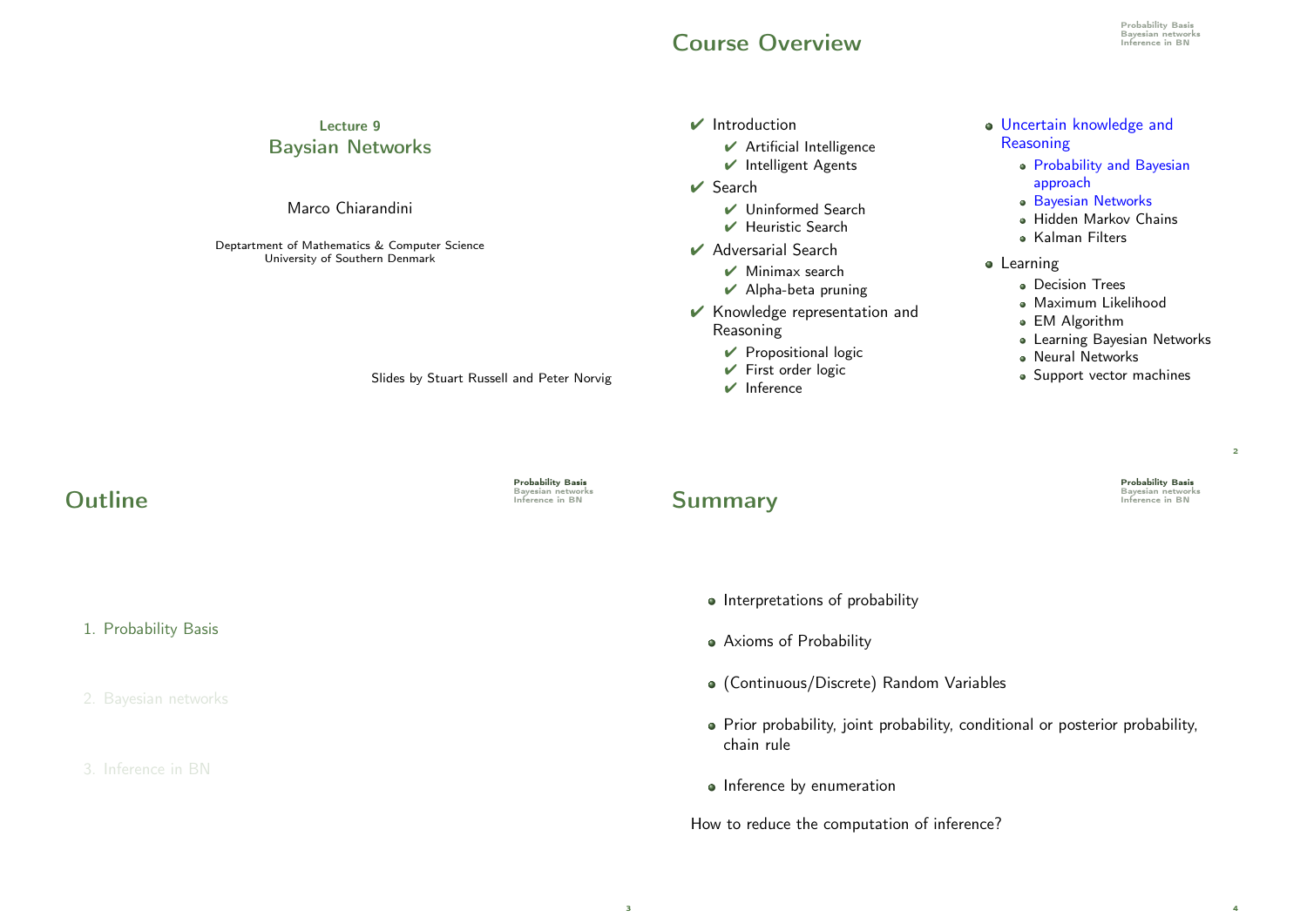#### **Probability basics Experimental BN** Bayesian networks **Probability**

**DEFINITION** 

**INDEPENDENT EVENTS** 

is true does not affect the probability of A being true.

event C if and only if  $p((A \cap B) | C) = p(A | C) p(B | C)$ .

CONDITIONALLY INDEPENDENT EVENTS

**Probability Basis**<br>Bayesian networks

#### Probability Basis Bayesian networks

 $A$  and  $B$  are independent iff  $P(A|B) = P(A)$  or  $P(B|A) = P(B)$  or  $P(A, B) = P(A)P(B)$ 



P(Toothache, Catch, Cavity, Weather)  $= P(Toothache, Catch, Cavity)P(Weather)$ 

32 entries reduced to 12; for n independent biased coins,  $2^n \rightarrow n$ 

Absolute independence powerful but rare

**Independence** 

Dentistry is a large field with hundreds of variables, none of which are independent. What to do?

#### Conditional independence

**Probability Basis**<br>Bayesian networks<br>Inference in BN

5

 $P(Toothache, Cavity, Catch)$  has  $2^3 - 1 = 7$  independent entries

If I have a cavity, the probability that the probe catches in it doesn't depend on whether I have a toothache:

Two events A and B are *independent* of each other if and only if  $p(A \cap B) = p(A) p(B)$ . When  $p(B) \neq 0$  this is the same as saying that  $p(A) = p(A|B)$ . That is, knowing that B

Two events A and B are said to be *conditionally independent* of each other, given

(1)  $P(catch | toothache, cavity) = P(catch | cavity)$ 

- The same independence holds if I haven't got a cavity:
	- (2)  $P(catch|toothache, \neg cavity) = P(catch|\neg cavity)$
- Catch is conditionally independent of Toothache given Cavity:  $P(Catch | Toothache, Cavity) = P(Catch | Cavity)$

#### Equivalent statements:

 $P(Toothache| Catch, Cavity) = P(Toothache|Cavity)$  $P(Toothache, Catch|Cavity) = P(Toothache|Cavity)P(Catch|Cavity)$ 

# Conditional independence contd.

**Probability Basis**<br>Bayesian networks<br>Inference in BN

6

8

Write out full joint distribution using chain rule: P(Toothache, Catch, Cavity)  $= P(Toothache| Catch, Cavity)P(Catch, Cavity)$ 

- $= P(Toothache| Catch, Cavity)P(Catch|Cavity)P(Cavity)$
- $= P(Toothache|Cavity)P(Catch|Cavity)P(Cavity)$
- I.e.,  $2 + 2 + 1 = 5$  independent numbers (equations 1 and 2 remove 2)

In most cases, the use of conditional independence reduces the size of the representation of the joint distribution from exponential in  $n$  to linear in  $n$ .

Conditional independence is our most basic and robust form of knowledge about uncertain environments.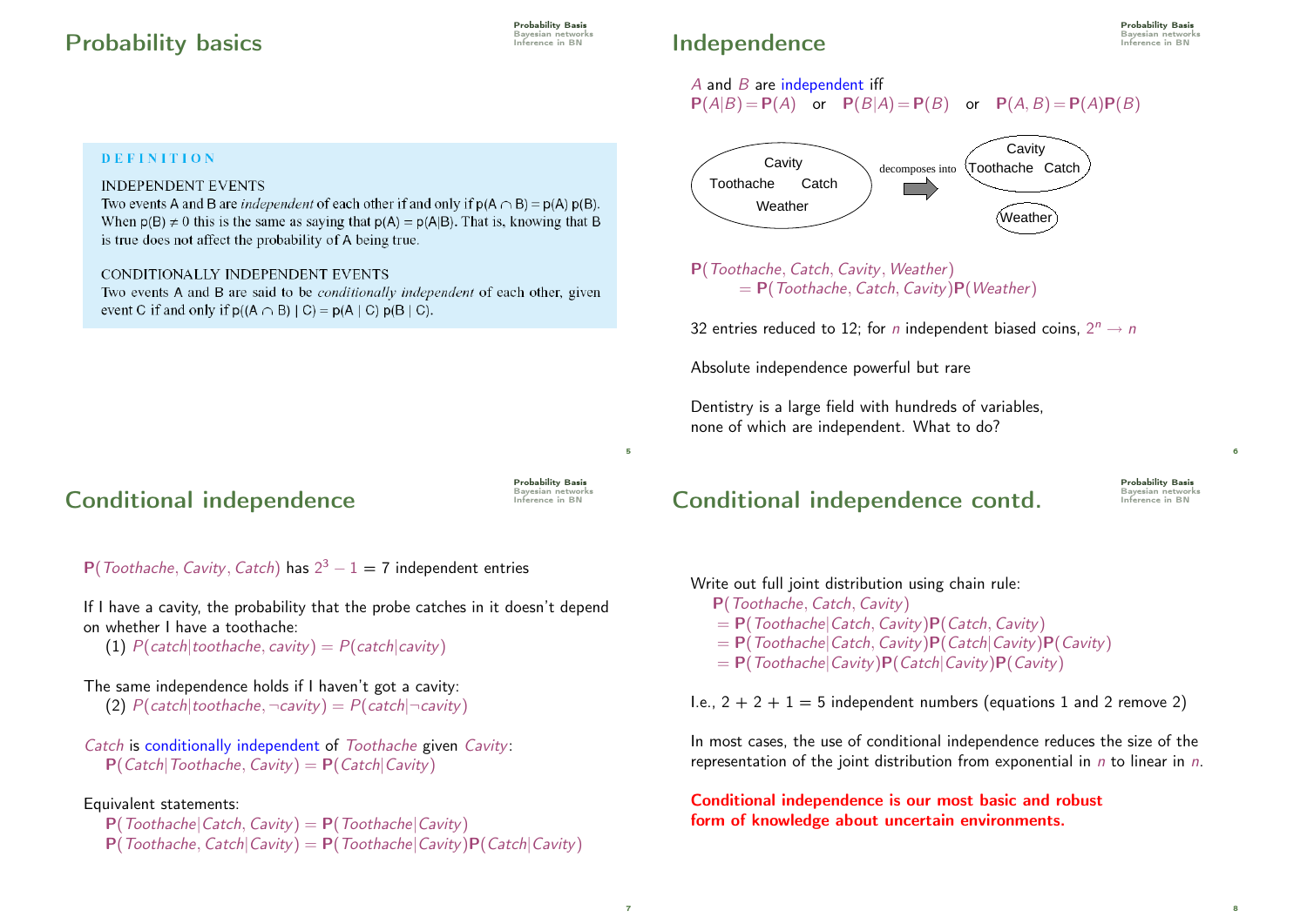#### Bayes' Rule **Inference in BN**

# **Probability Basis**<br>Bayesian networks

Product rule  $P(a \wedge b) = P(a|b)P(b) = P(b|a)P(a)$ 

$$
\implies
$$
 Bayes' rule  $P(a|b) = \frac{P(b|a)P(a)}{P(b)}$ 

or in distribution form

$$
P(Y|X) = \frac{P(X|Y)P(Y)}{P(X)} = \alpha P(X|Y)P(Y)
$$

Useful for assessing diagnostic probability from causal probability:

$$
P(Cause|Effect) = \frac{P(Effect|Cause)P(Cause)}{P(Effect)}
$$

E.g., let  $M$  be meningitis,  $S$  be stiff neck:

$$
P(m|s) = \frac{P(s|m)P(m)}{P(s)} = \frac{0.8 \times 0.0001}{0.1} = 0.0008
$$

Note: posterior probability of meningitis still very small!

# **Summary**

Probability is a rigorous formalism for uncertain knowledge Joint probability distribution specifies probability of every atomic event Queries can be answered by summing over atomic events For nontrivial domains, we must find a way to reduce the joint size Independence and conditional independence provide the tools

P**robability Basis**<br>Bayesian network Bayes' Rule and conditional independence in BN Bayesian network

- P(Cavity|toothache ∧ catch)
	- $= \alpha P(toothache \wedge catch(Cavity) P(Cavity)$
	- $= \alpha P(toothache|Cavity)P(catch|Cavity)P(Cavity)$

This is an example of a naive Bayes model:

$$
P(Cause, Effect_1, \ldots, Effect_n) = P(Cause) \prod P(Effect_i|Cause)
$$

i



Total number of parameters is *linear* in n

 $\Omega$ utline Inference in BN

 $\alpha$ 

**Probability Basis**<br>Bayesian networks<br>Inference in BN

Probability Basis

10

- 1. Probability Basis
- 2. Bayesian networks
- 3. Inference in BN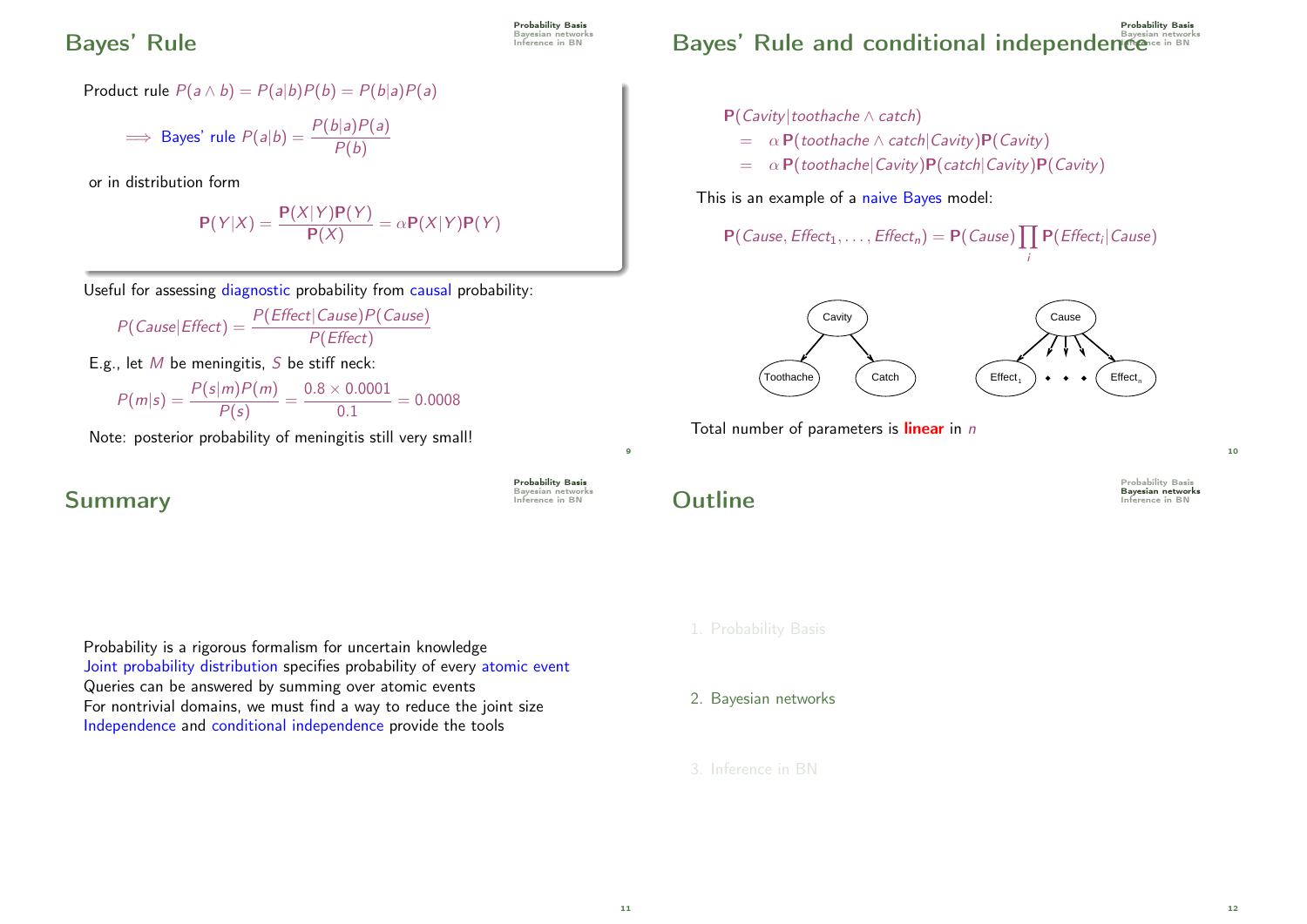$\diamondsuit$  Syntax<br> $\diamondsuit$  Semant  $\diamondsuit$  Semantics<br> $\diamondsuit$  Parameter

Parameterized distributions

#### Bayesian networks Bayesian networks

#### Definition

A simple, graphical notation for conditional independence assertions and hence for compact specification of full joint distributions

Syntax:

a set of nodes, one per variable a directed, acyclic graph (link  $\approx$  "directly influences") a conditional distribution for each node given its parents:  $P(X_i | Parents(X_i))$ 

In the simplest case, conditional distribution represented as a conditional probability table (CPT) giving the distribution over  $X_i$  for each combination of parent values

13

Probability Basis

# Example **Example**

Topology of network encodes conditional independence assertions:



Weather is independent of the other variables Toothache and Catch are conditionally independent given Cavity

#### Example **Example**

Probability Basis

14

I'm at work, neighbor John calls to say my alarm is ringing, but neighbor Mary doesn't call. Sometimes it's set off by minor earthquakes. Is there a burglar?

Variables: Burglar, Earthquake, Alarm, JohnCalls, MaryCalls

Network topology reflects "causal" knowledge:

- A burglar can set the alarm off
- An earthquake can set the alarm off
- The alarm can cause Mary to call
- The alarm can cause John to call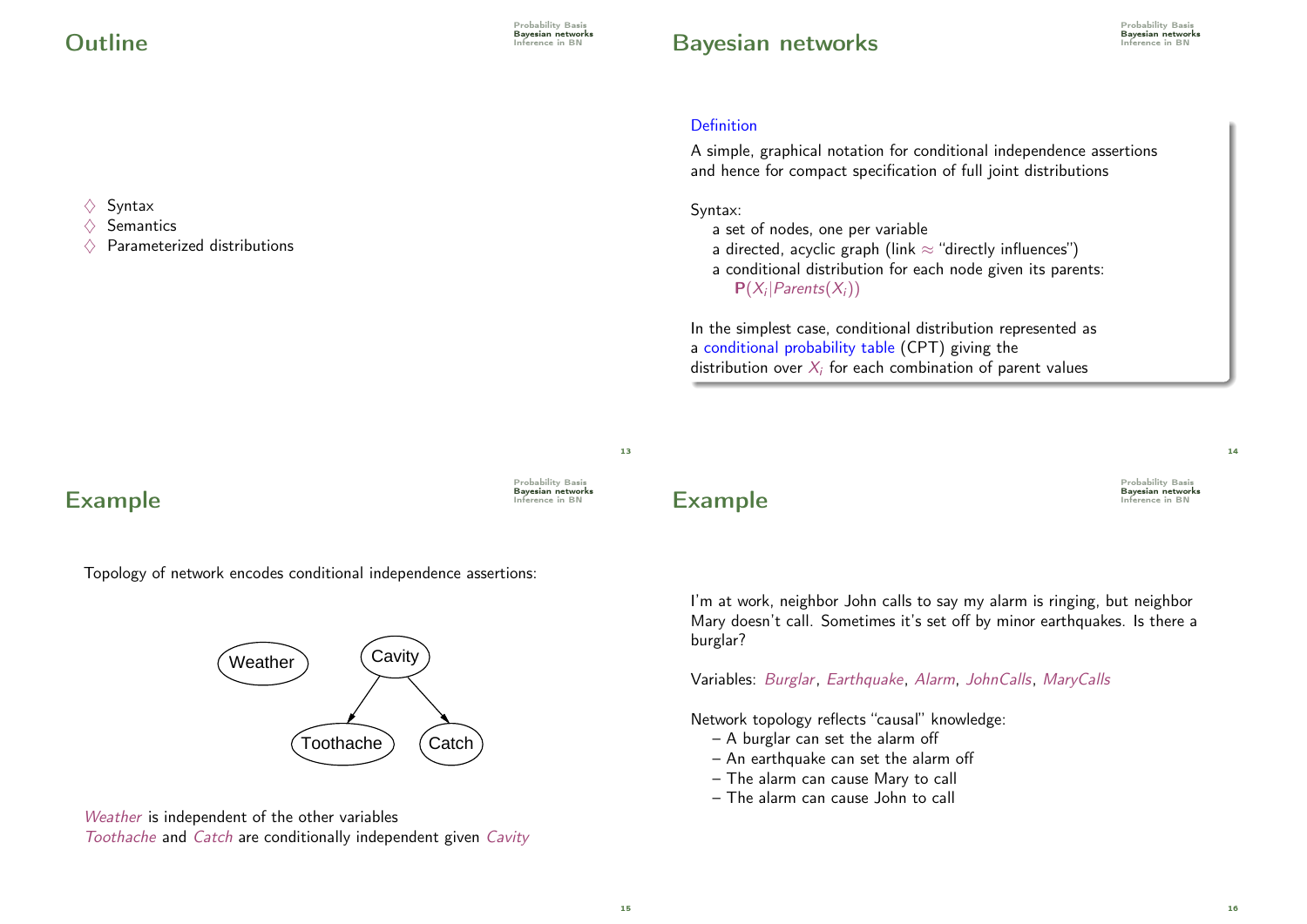

# **Compactness** Experimethy Bayesian networks Inference in BN

Probability Basis

A CPT for Boolean  $X_i$  with  $k$  Boolean parents has  $2^k$ rows for the combinations of parent values

Each row requires one number p for  $X_i = true$ (the number for  $X_i = false$  is just  $1 - p$ ) If each variable has no more than  $k$  parents, the complete network requires  $O(n \cdot 2^k)$  numbers

I.e., grows linearly with  $n$ , vs.  $O(2^n)$  for the full joint distribution

For burglary net,  $1+1+4+2+2=10$  numbers (vs.  $2^5 - 1 = 31$ )



Probability Basis

18

# $\overline{\text{Global semantics}}$

Probability Basis

17

Probability Basis

# "Global" semantics defines the full joint distribution

as the product of the local conditional distributions:

$$
P(x_1,\ldots,x_n)=\prod_{i=1}^n P(x_i|parents(X_i))
$$

e.g.,  $P(j \wedge m \wedge a \wedge \neg b \wedge \neg e)$ 

$$
= P(j|a)P(m|a)P(a|\neg b, \neg e)P(\neg b)P(\neg e)
$$

$$
= 0.9 \times 0.7 \times 0.001 \times 0.999 \times 0.998
$$

 $\approx$  0.00063



#### Local semantics **Inference in BN**

Local semantics: each node is conditionally independent of its nondescendants given its parents



Theorem: Local semantics  $\Leftrightarrow$  global semantics

19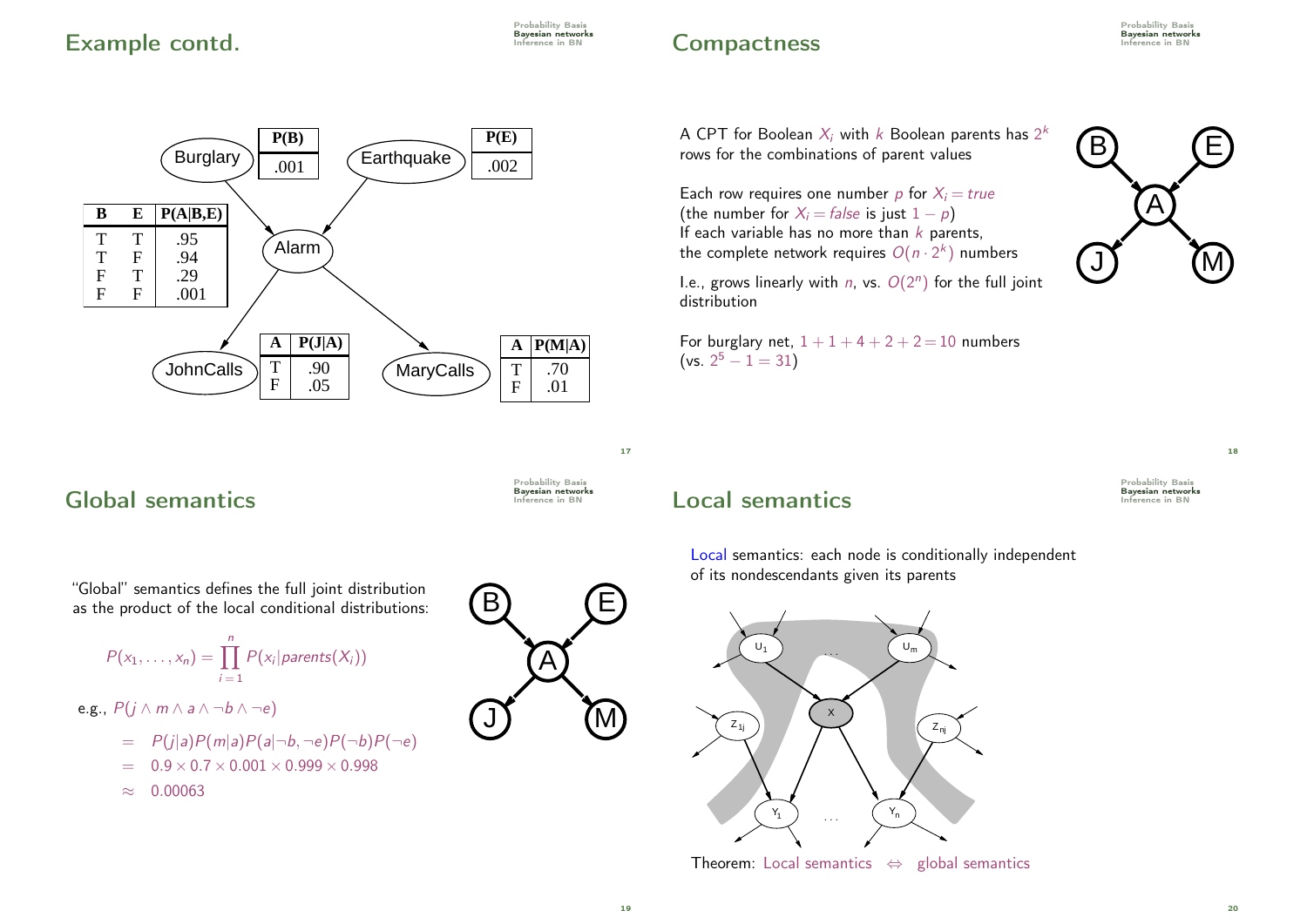#### **Markov blanket Inference in BN**

Each node is conditionally independent of all others given its Markov blanket: parents  $+$  children  $+$  children's parents



### Example **Example**

Suppose we choose the ordering  $M$ ,  $J$ ,  $A$ ,  $B$ ,  $E$ 



MaryCalls  $P(B|A, J, M) = P(B)$ ? No<br> $P(F|B|A)$  (Alam  $\geq P(F|A)$ ? hard in <sub>Bla</sub>ngm ausal directions independence seef<del>i</del>r hardwired for  $P(A|J, M) = P(A)$ ? No Notells  $P(J)$ ? No  $P(\overline{A|I}, \overline{W}) = P(A|J)$ ?<br> $P(A|I, W) = P(A)$  $P(B|A, J, M) = P(B|A)$ <sup>2</sup>  $\rightarrow$  Yes  $P(E|B, A, Q^{\text{Alaym}}) = P(E|A)?$  No  $P(E|B, A, J, M) = P(E|A, B)$ ? Yes Deciding conditional independence is (Causal models and conditional humans!) Assessing conditional probabilities is hard in noncausal directions Network is less compact:  $1 + 2 + 4 + 2 + 4 = 13$  numbers needed

Probability Basis

# Constructing Bayesian networks **Experiment SAYES**

Need a method such that a series of locally testable assertions of conditional independence guarantees the required global semantics

- Choose an ordering of variables  $X_1, \ldots, X_n$
- For  $i = 1$  to n add  $X_i$  to the network select parents from  $X_1, \ldots, X_{i-1}$  such that  $P(X_i | Parents(X_i)) = P(X_i | X_1, \ldots, X_{i-1})$

This choice of parents guarantees the global semantics:

$$
\mathsf{P}(X_1,\ldots,X_n) = \prod_{i=1}^n \mathsf{P}(X_i|X_1,\ldots,X_{i-1}) \quad \text{(chain rule)}
$$
\n
$$
= \prod_{i=1}^n \mathsf{P}(X_i|\text{Parents}(X_i)) \quad \text{(by construction)}
$$

 $22$ 

Probability Basis



Probability Basis

21

Probability Basis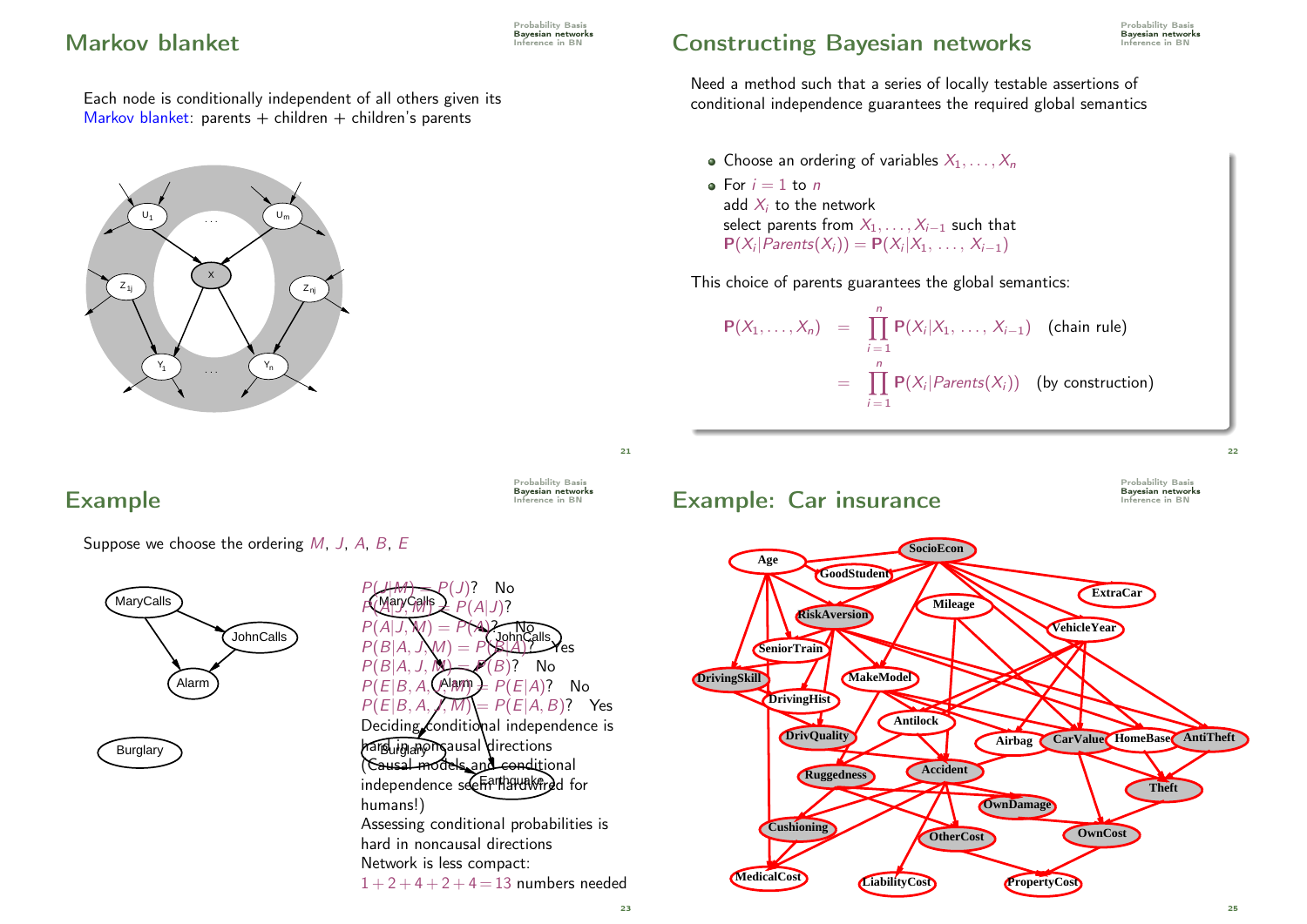#### Compact conditional distributions **Experience in BN**

Probability Basis

CPT grows exponentially with number of parents

CPT becomes infinite with continuous-valued parent or child

Solution:

canonical distributions that are defined compactly

Deterministic nodes are the simplest case:

 $X = f(Parents(X))$  for some function f

- E.g., Boolean functions NorthAmerican ⇔ Canadian ∨ US ∨ Mexican
- E.g., numerical relationships among continuous variables

$$
\frac{\partial Level}{\partial t} = \text{ inflow} + \text{precipitation - outflow - evaporation}
$$

#### Probability Basis Compact conditional distributions contd.

Noisy-OR distributions model multiple noninteracting causes

- 1) Parents  $U_1 \ldots U_k$  include all causes (can add leak node)
- 2) Independent failure probability  $\boldsymbol{q}_i$  for each cause alone

$$
\implies P(X|U_1 \ldots U_j, \neg U_{j+1} \ldots \neg U_k) = 1 - \prod_{i=1}^j q_i
$$

| Cold | Flu | Malaria | P(Fever) | $\neg$ Fever                        |
|------|-----|---------|----------|-------------------------------------|
| Е    |     |         | 0.0      | 1.0                                 |
|      |     |         | 0.9      | 0.1                                 |
|      |     |         | 0.8      | 0.2                                 |
|      |     |         | 0.98     | $0.02 = 0.2 \times 0.1$             |
|      |     |         | 0.4      | 0.6                                 |
|      |     |         | 0.94     | $0.06 = 0.6 \times 0.1$             |
|      |     |         | 0.88     | $0.12 = 0.6 \times 0.2$             |
|      |     |         | 0.988    | $0.012 = 0.6 \times 0.2 \times 0.1$ |

Number of parameters *linear* in number of parents

 $27$ 

29

#### Probability Basis Hybrid (discrete+continuous) networks Inference in B





Option 1: discretization—possibly large errors, large CPTs Option 2: finitely parameterized canonical families 1) Continuous variable, discrete+continuous parents (e.g., Cost) 2) Discrete variable, continuous parents (e.g., Buys?)

### $\mathsf{Continuous}$  child variables  $\mathsf{B}_{\mathsf{M}}$

Probability Basis

Need one conditional density function for child variable given continuous parents, for each possible assignment to discrete parents

Most common is the linear Gaussian model, e.g.,:

$$
P(Cost = c | \text{Harvest} = h, \text{Subsidy} = \text{true})
$$
  
=  $N(a_t h + b_t, \sigma_t)(c)$   
=  $\frac{1}{\sigma_t \sqrt{2\pi}} \exp\left(-\frac{1}{2}\left(\frac{c - (a_t h + b_t)}{\sigma_t}\right)^2\right)$ 

Mean Cost varies linearly with Harvest, variance is fixed

 $\rightsquigarrow$  Linear variation is unreasonable over the full range but works OK if the likely range of Harvest is narrow

26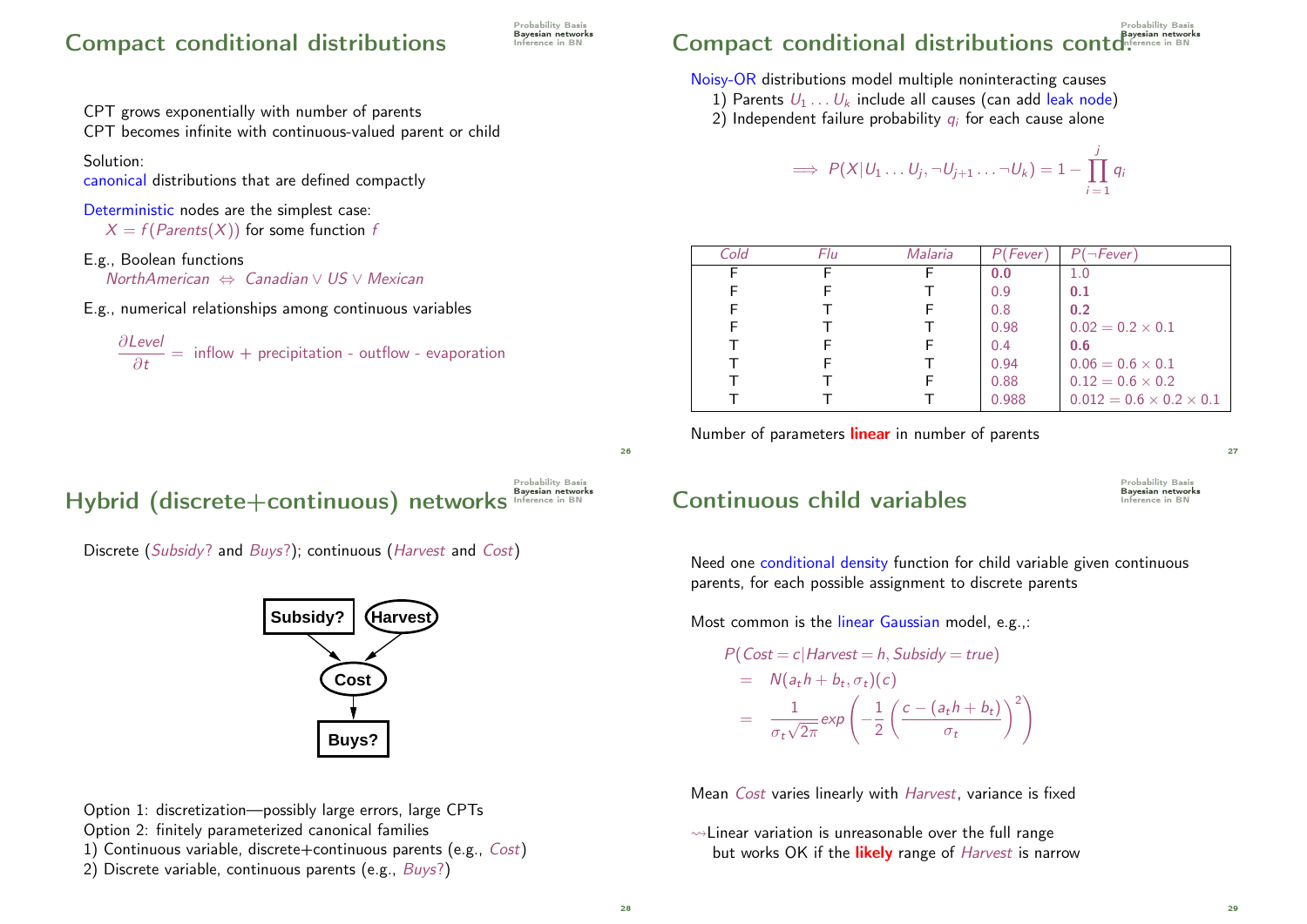#### $\mathsf{Continuous}$  child variables

Probability Basis

#### Probability Basis Discrete variable w/ continuous parentsInference in BN

Probability of *Buys*? given *Cost* should be a "soft" threshold:



All-continuous network with linear Gaussian distributions  $\implies$  full joint distribution is a multivariate Gaussian

Discrete+continuous linear Gaussian network is a conditional Gaussian network i.e., a multivariate Gaussian over all continuous variables for each combination of discrete variable values

# Why the probit? **Inference in BN**

Probability Basis

30

- 1. It's sort of the right shape
- 2. Can be viewed as hard threshold whose location is subject to noise





Probit distribution uses integral of Gaussian:  $\Phi(x) = \int_{-\infty}^{x} N(0, 1)(x) dx$  $P(Buys? = true \mid Cost = c) = \Phi((-c + \mu)/\sigma)$ 

#### Discrete variable contd. BUSIC Inference in BN

Sigmoid (or logit) distribution also used in neural networks:

$$
P(Buys? = true \mid Cost = c) = \frac{1}{1 + \exp(-2\frac{-c + \mu}{\sigma})}
$$

Sigmoid has similar shape to probit but much longer tails:



Probability Basis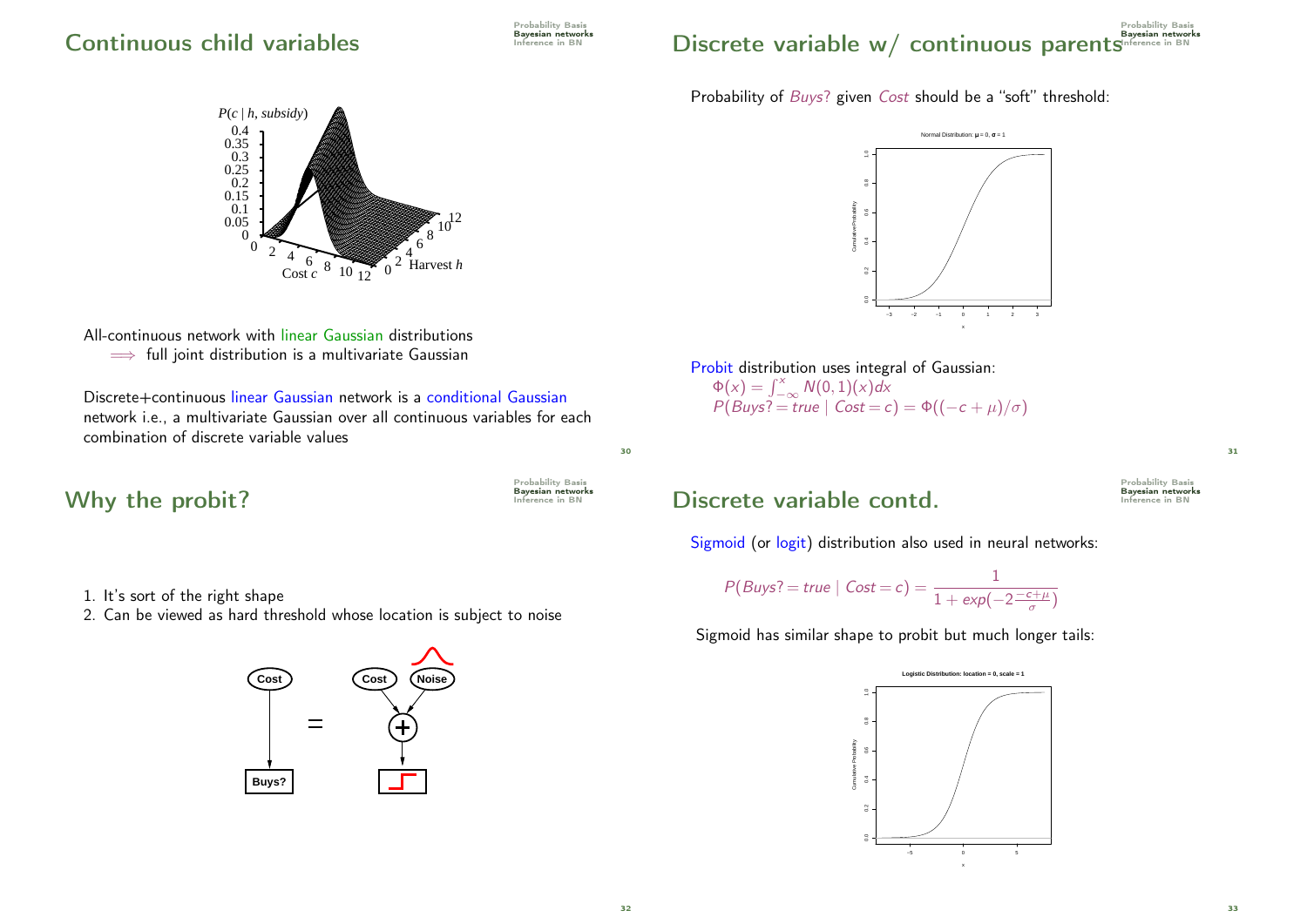#### Summary Bayesian networks Summary

# $\Omega$ utline Inference in BN

- Bayes nets provide a natural representation for (causally induced) conditional independence
- $\bullet$  Topology + CPTs = compact representation of joint distribution
- Generally easy for (non)experts to construct
- Canonical distributions (e.g., noisy-OR) = compact representation of CPTs
- Continuous variables  $\implies$  parameterized distributions (e.g., linear Gaussian)
- 1. Probability Basis
- 
- 2. Bayesian networks
- 3. Inference in BN

 $\overline{34}$ 

Probability Basis Bayesian networks

### Inference tasks

- Simple queries: compute posterior marginal  $P(X_i | E = e)$ e.g.,  $P(NoGas|Gauge = empty, Lights = on, Starts = false)$
- Conjunctive queries:  $P(X_i, X_j | E = e) = P(X_i | E = e) P(X_j | X_i, E = e)$
- Optimal decisions: decision networks include utility information; probabilistic inference required for  $P(\text{outcome}|\text{action}, \text{evidence})$
- Value of information: which evidence to seek next?
- Sensitivity analysis: which probability values are most critical?
- Explanation: why do I need a new starter motor?

# Inference by enumeration

Probability Basis Bayesian networks 35

Sum out variables from the joint without actually constructing its explicit representation

Simple query on the burglary network:

$$
P(B|j,m) = P(B,j,m)/P(j,m)
$$
  
=  $\alpha P(B,j,m)$   
=  $\alpha \sum_{e} \sum_{a} P(B,e,a,j,m)$ 



Rewrite full joint entries using product of CPT entries:

 $P(B|j,m) = \alpha \sum_{e} \sum_{a} P(B)P(e)P(a|B,e)P(j|a)P(m|a)$  $= \alpha \overline{P(B)} \sum_{e} P(e) \sum_{a} P(a|B,e)P(j|a)P(m|a)$ 

Recursive depth-first enumeration:  $O(n)$  space,  $O(d^n)$  time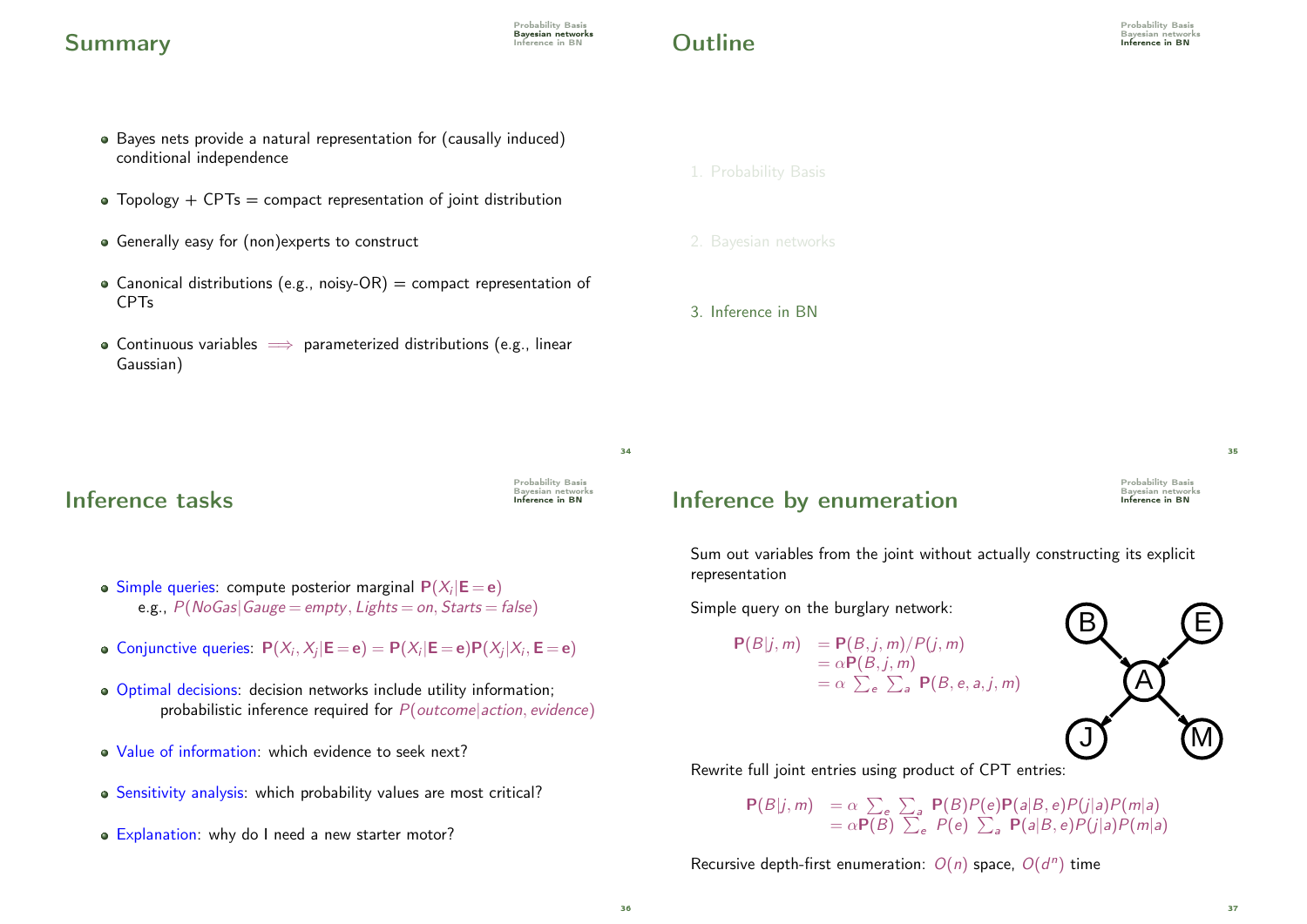#### Enumeration algorithm **Interaction Enumeration**

Probability Basis

### Evaluation tree Internet in BN Bayesian networks Evaluation tree





# Complexity of exact inference

Probability Basis<br>Bayesian networks<br>**Inference in BN** 

 $38$ 

Singly connected networks (or polytrees):

- any two nodes are connected by at most one (undirected) path
- time and space cost (with variable elimination) are  $O(d^kn)$
- hence time and space cost are linear in  $n$  and  $k$  bounded by a constant

#### Multiply connected networks:

- $-$  can reduce 3SAT to exact inference  $\implies$  NP-hard
- equivalent to **counting** 3SAT models  $\implies$  #P-complete





e.g., computes  $P(j|a)P(m|a)$  for each value of e

Inference by stochastic simulation

Probability Basis Bayesian networks 39

#### Basic idea:

- $\bullet$  Draw N samples from a sampling distribution S
- $\bullet$  Compute an approximate posterior probability  $\hat{P}$
- $\bullet$  Show this converges to the true probability  $P$

#### Outline:

– Sampling from an empty network

– Rejection sampling: reject samples disagreeing with evidence

– Likelihood weighting: use evidence to weight samples

– Markov chain Monte Carlo (MCMC): sample from a stochastic process

whose stationary distribution is the true posterior